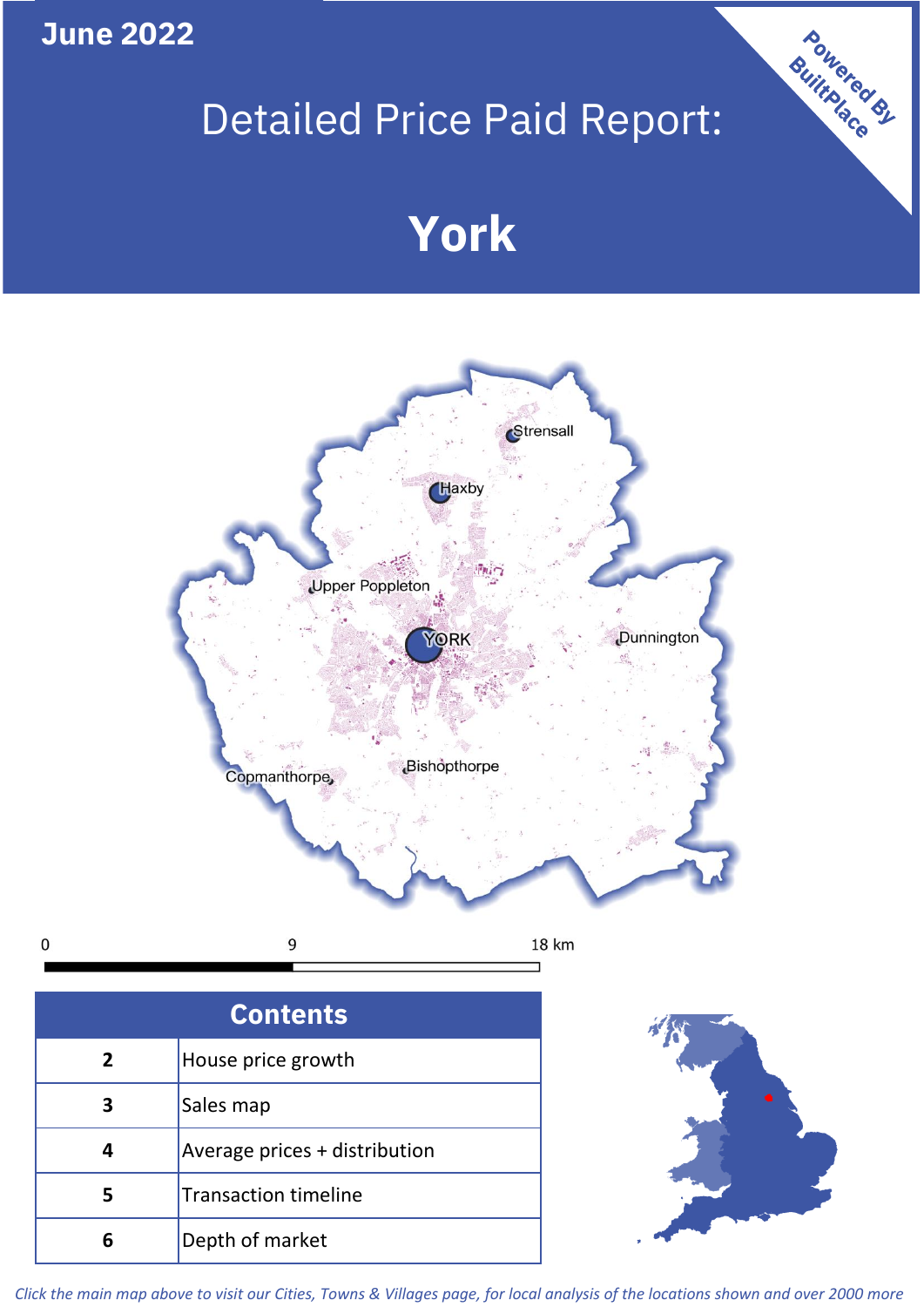#### **Headline Data**

|                     | <b>Current level</b> | 3 month  | <b>Annual</b> | '5 vear. | 10 year |
|---------------------|----------------------|----------|---------------|----------|---------|
| <b>House prices</b> | £302,263             | 0.8%     | 9.1%          | 26.3%    | 61.5%   |
| <b>Transactions</b> | 3,331                | $-11.3%$ | 20.5%         | 0.2%     | 12.7%   |

#### **House Price Growth (April 2022 data)**

#### *Annual Change in House Prices*



House prices in York grew by 9.1% in the 12 months to April 2022 (based on 3-month smoothed data). By comparison national house prices grew by 10.7% and prices in Yorkshire and The Humber grew by 10.0% over the same period.

York house prices are now 49.1% above their previous peak in 2007, compared to +33.2% for Yorkshire and The Humber and +52.9% across England.



#### *Year-To-Date Change in House Prices, December to April*

Local prices have grown by 1.5% in 2022 so far, compared to growth of 3.6% over the same period last year.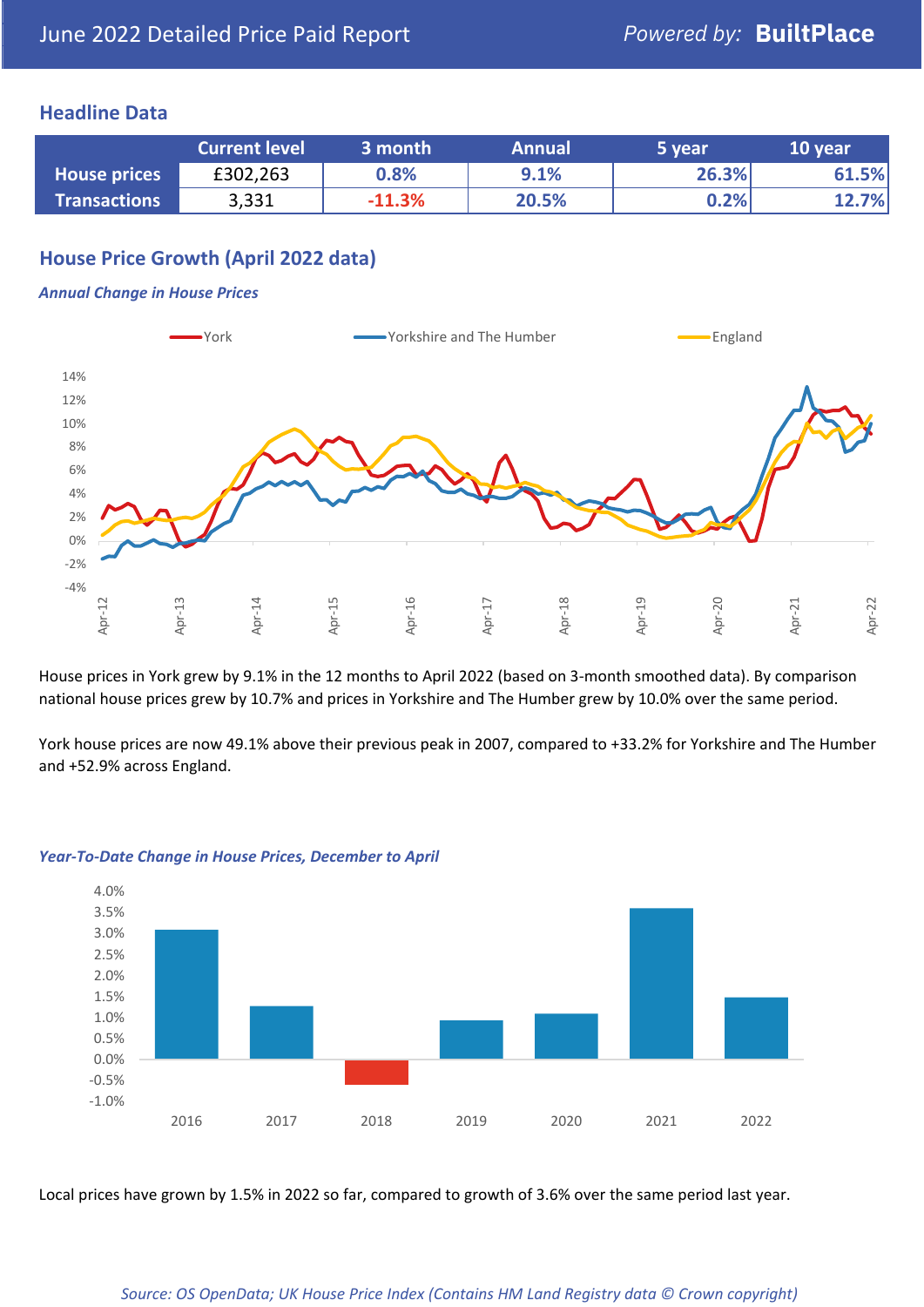### **House Price Map**

#### *12 months to April 2022*



*Each point is one postcode, coloured by the average value relative to all sales in this local authority (price bands are LA-specific quintiles).*

#### **Map Key**

| Min      | <b>Max</b> |                            |
|----------|------------|----------------------------|
| Up to    | £200,000   | 1st quintile / lowest 20%  |
| £200,000 | £244,000   | 2nd quintile               |
| £244,000 | £297,000   | 3rd quintile               |
| £297,000 | £390,000   | 4th quintile               |
| £390,000 | and over   | 5th quintile / highest 20% |
|          |            |                            |

*Source: OS OpenData; UK House Price Index (Contains HM Land Registry data © Crown copyright)*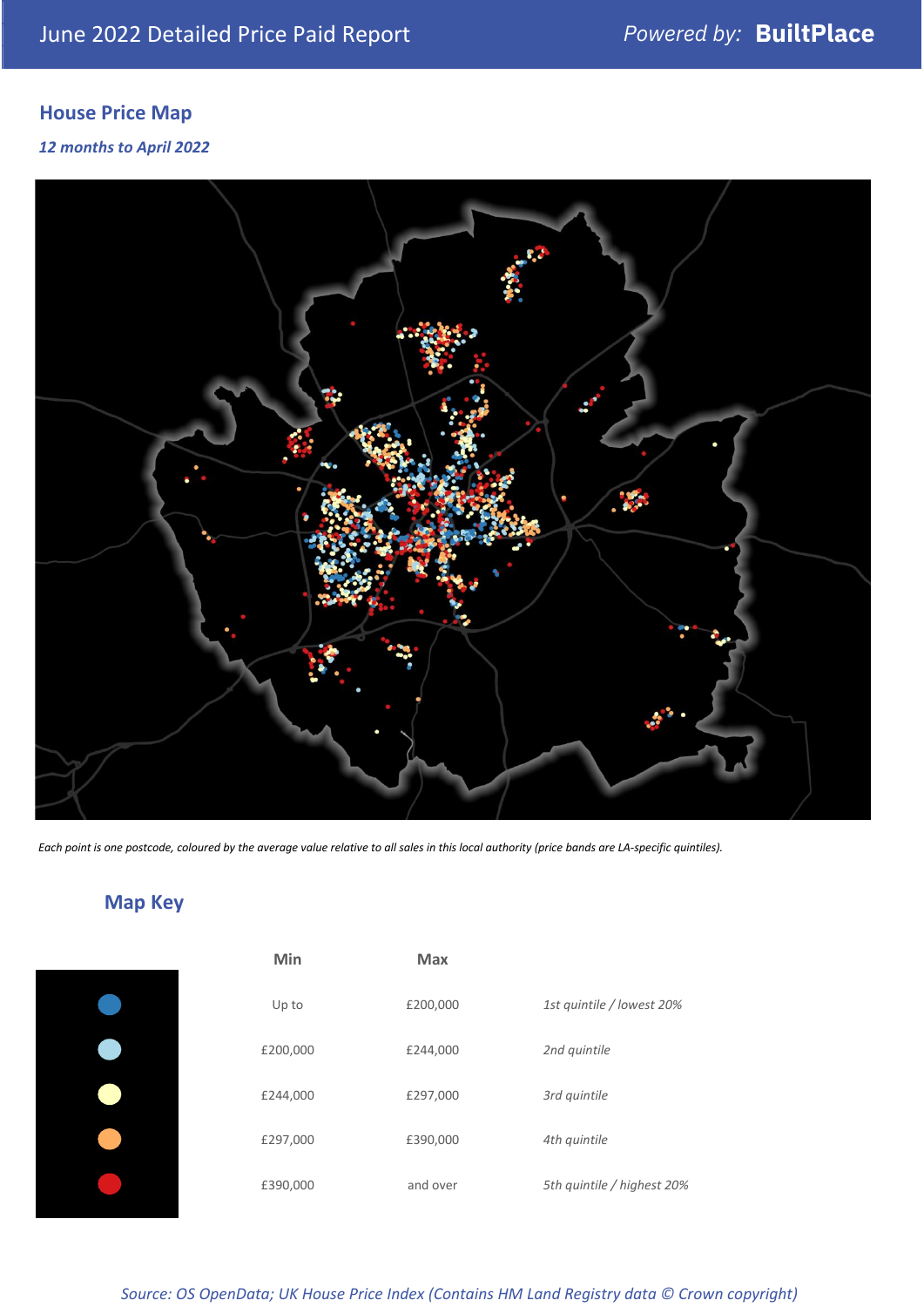#### **Average House Price by Property Type**

#### *12 months to April 2022*



|                 | <b>New</b>           | <b>Second hand</b> |  |  |
|-----------------|----------------------|--------------------|--|--|
| <b>Flat</b>     | £292,673             | £204,130           |  |  |
| <b>Terraced</b> | No recorded<br>sales | £303,069           |  |  |
| Semi-detached   | £218,109             | £300,682           |  |  |
| <b>Detached</b> | £399,999             | £448,742           |  |  |

#### **House Price Distribution by Year**

*All properties, by price band and calendar year (2020 = year to date)*

|                    | 1997 | 2002 | 2007 | 2012 | 2017 | 2019 | 2020 |
|--------------------|------|------|------|------|------|------|------|
| <b>Under £100k</b> | 88%  | 40%  | 2%   | 4%   | 1%   | 0%   | 0%   |
| £100-200k          | 11%  | 49%  | 59%  | 58%  | 39%  | 19%  | 17%  |
| £200-300k          | 1%   | 8%   | 26%  | 26%  | 35%  | 41%  | 42%  |
| £300-400k          | 0%   | 2%   | 7%   | 7%   | 15%  | 20%  | 21%  |
| £400-500k          | 0%   | 1%   | 3%   | 3%   | 6%   | 10%  | 12%  |
| <b>£500k-1m</b>    | 0%   | 0%   | 2%   | 2%   | 4%   | 9%   | 9%   |
| £1-2m              | 0%   | 0%   | 0%   | 0%   | 0%   | 1%   | 0%   |
| <b>Over £2m</b>    | 0%   | 0%   | 0%   | 0%   | 0%   | 0%   | 0%   |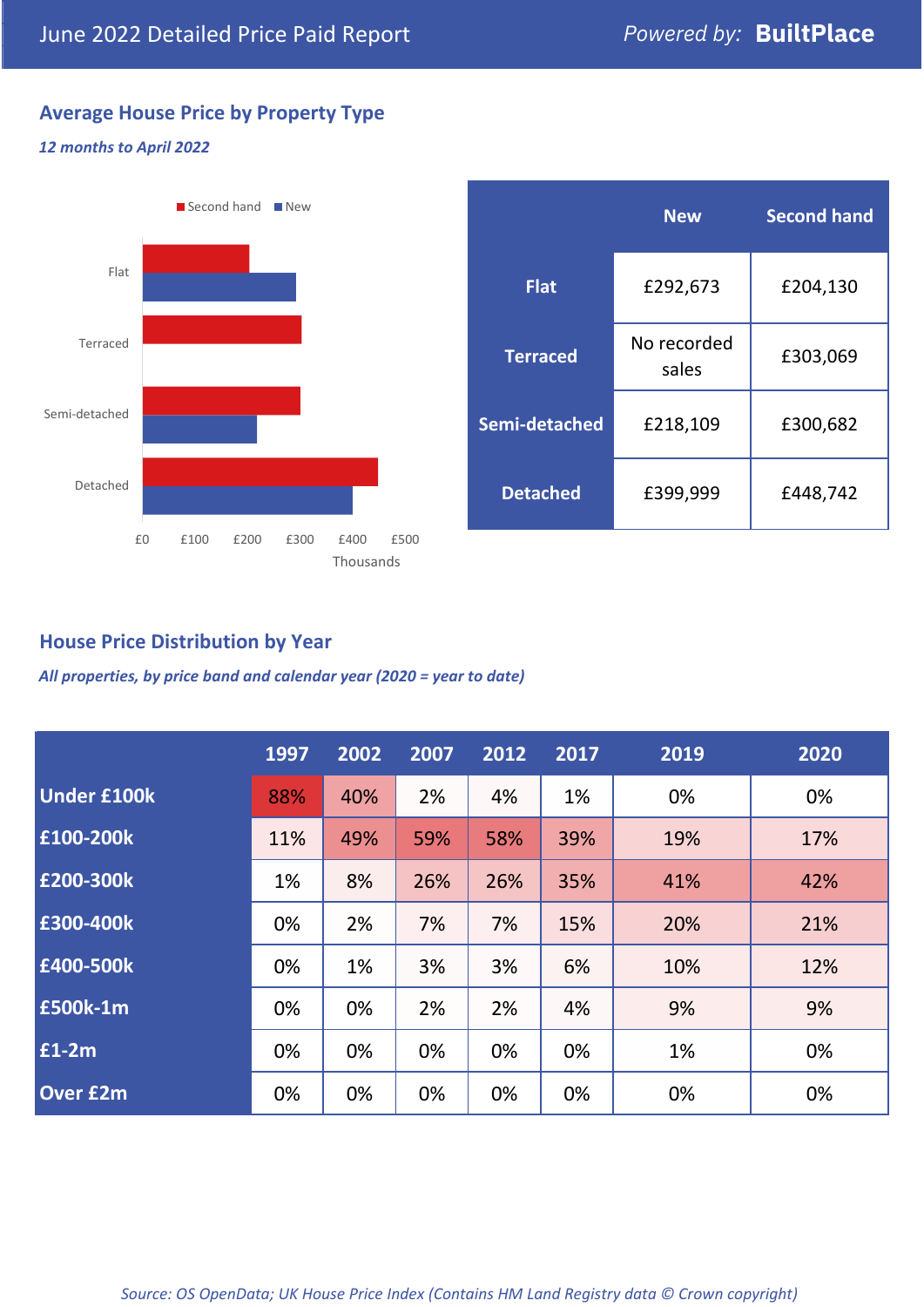#### **Transactions (February 2022 data)**

*Annual Transactions, Indexed (2001-05 average = 100)*



There were 3,331 transactions in York during the 12 months to February 2022. This is 73% of the average from 2001-05 and suggests activity is below pre-downturn levels.

Transactions in York have fallen by 11.5% since 2014, compared to changes of -0.1% for Yorkshire and The Humber and - 7.7% for England.



#### *Cash and New Build Sales as % of Total, by Year*

*Note: The data on this page EXCLUDES transactions identified as transfers under a power of sale/repossessions, buy-to-lets (where they can be identified by a mortgage), and transfers to non-private individuals - i.e. it comprises only Land Registry 'A' data.*